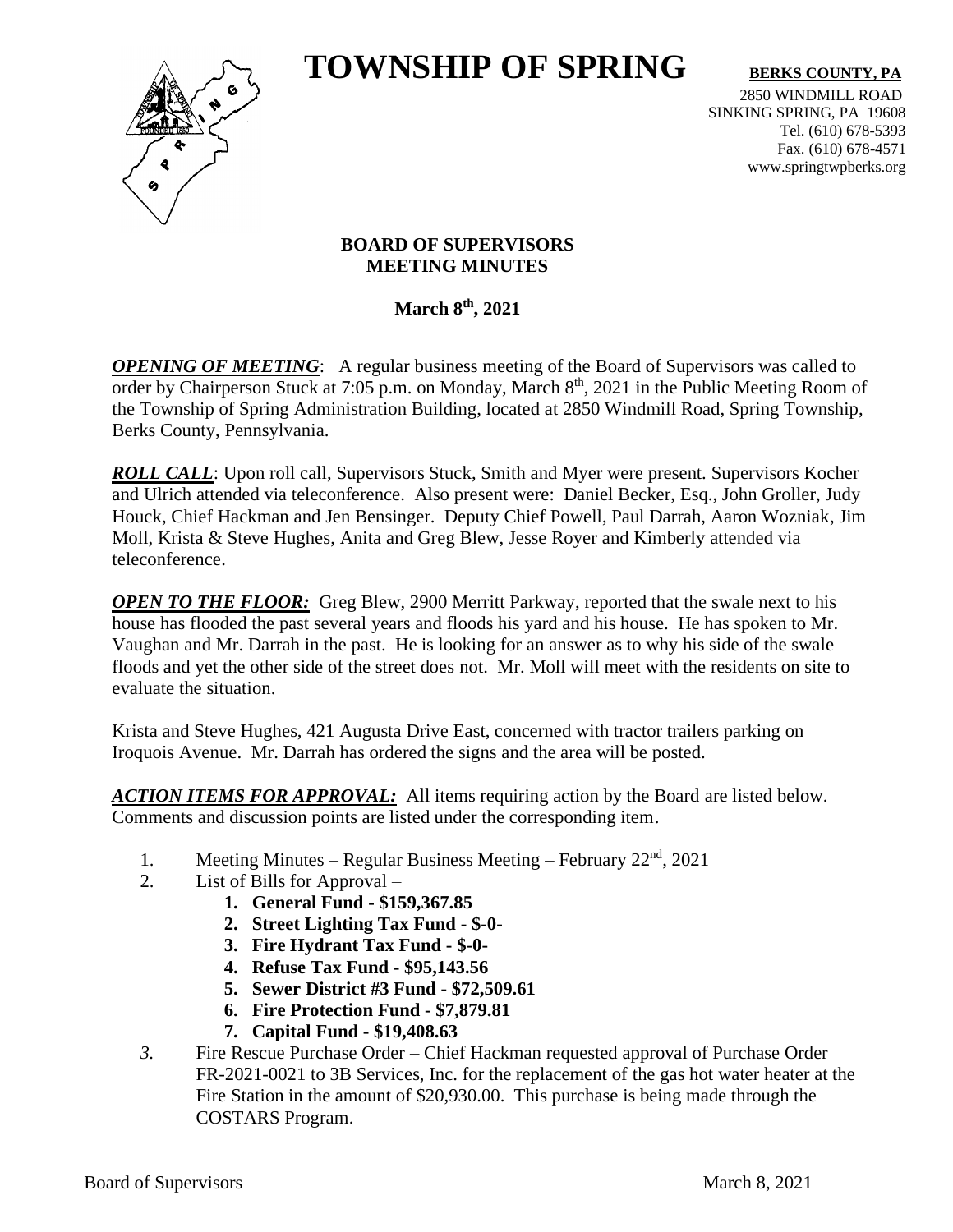## *ACTION ITEMS FOR APPROVAL (Continued)*

- 4. Formal Employment Offer Mr. Groller reviewed the request to hire James Davis for the vacant Maintenance Worker Position at a starting salary of \$22.07 per hour.
- 5. Sycamore Valley Farm III Lot Line Adjustment Mr. Moll reviewed this project and presented the Planning Commission's recommendation that the Board of Supervisors approve the Lot Line Adjustment Plan for Sycamore Valley Farm III.
- *6.* Alcon Parking Expansion Waivers Mr. Moll reviewed this project and presented the Planning Commission's recommendation that the Board of Supervisors grant the following waivers to the applicant:
	- *a. Section 302(A) – The applicant has submitted a waiver request for the plans to be considered as final plans, allowing a single-stage review procedure.*
	- *b. Section 603 (B)(2)- The plans have not been drawn to the specified scale of 1" =50'; however, the applicant has requested a waiver to utilize a scale of 1" =40', which shows greater detail.*

Ms. Smith questioned if storm water run-off was evaluated during this project. Mr. Moll indicated that it was and reviewed the storm water facilities that were included in the plan.

*Motion to approve Action Items # 1through 6, was made by Ms. Smith, seconded by Mr. Myer. Upon roll call, all Supervisors voted affirmatively. MOTION CARRIED.*

# *TOWNSHIP DIRECTORS*

- A. Zoning/Building Codes Department Mr. Wozniak presented his monthly report for February 2021; 84 permits were issued; 33 Pre-Settlement Inspections were completed and 1 new home permit was issued on Hain Road. Mr. Wozniak discussed the use of fire lanes at local grocery stores for on-line shopping pick-up. Commercial activity has increased recently. A brief discussion about the status of various properties in the Township that have violations was held.
- B. Parks and Recreation Department Ms. Houck provided an overview of the current COVID Regulations and their effect on recreational programs and park facilities. Current occupancy limits restrict the Department's ability to rent pavilions at this time and program registrations will be limited to remain in compliance with current regulations. A brief discussion was held about continuing to operate in a safe manner was held.
- C. Engineering/Planning Department Mr. Moll reported on the following zoning issues:
	- a. Habitats of Hope Applicant filed an appeal to the Zoning Hearing Board from a decision made by the Zoning Officer relating to the applicant's intention to operate a group home at 2517 Penn Avenue. The Planning Commission did not make a recommendation. The Board of Supervisors did not make a recommendation either.
	- b. 2117 Portland Avenue Applicant is requesting several variances related to their intent to open a golf simulator business. The Planning Commission felt they had insufficient information to make an informed recommendation and did not make a recommendation. The Board of Supervisors did not make a recommendation either.
- D. Finance Department Mr. Groller reviewed the General Fund Comparative Income Statement for January; revenues are increased by \$15,118.58 and expenses are increased by \$62,242.52. The expense increase is due to the full payment of the workers' compensation insurance policy. The independent audit began today.
- E. Human Resources Ms. Reardon No Report.